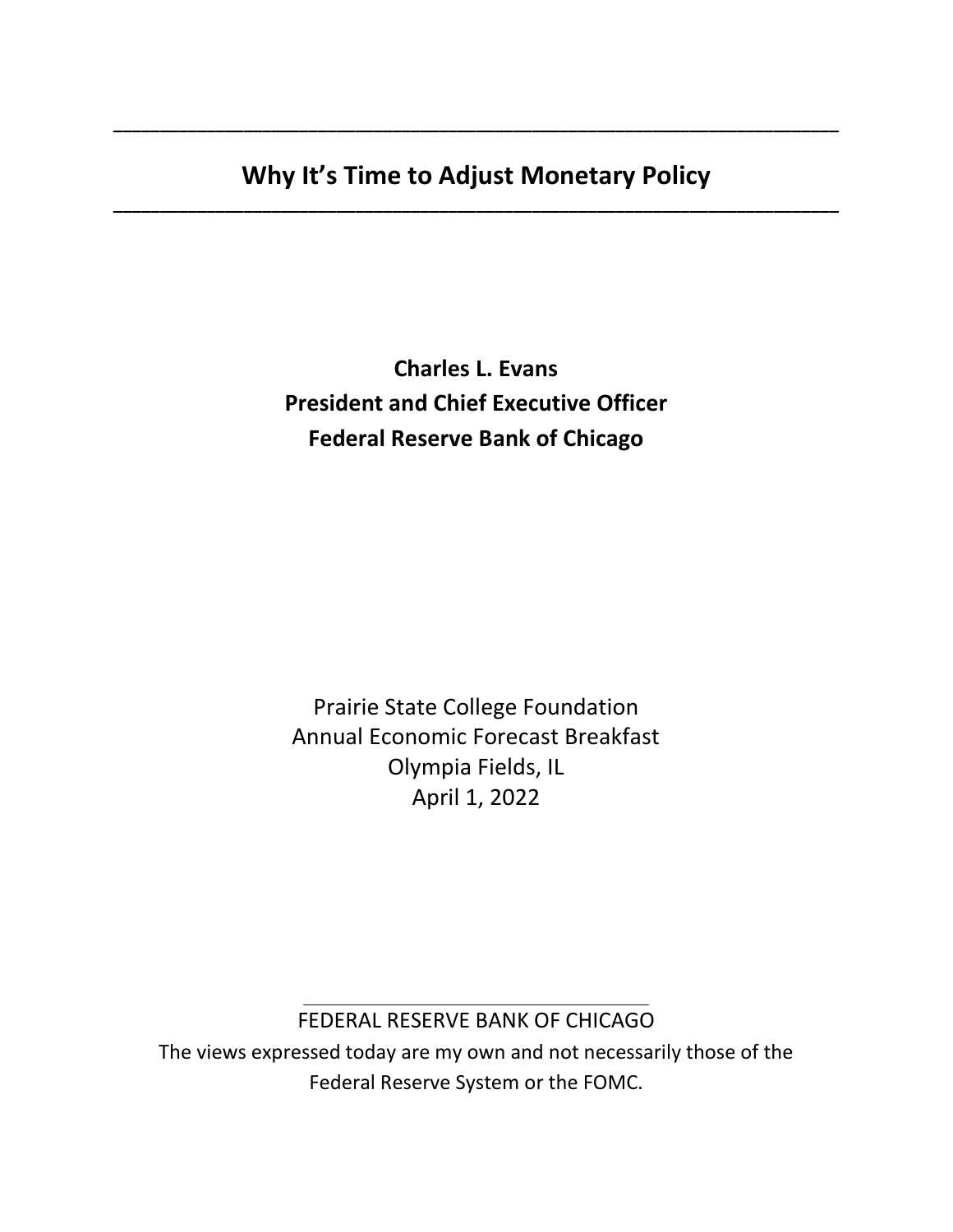## **Why It's Time to Adjust Monetary Policy**

Charles L. Evans President and Chief Executive Officer Federal Reserve Bank of Chicago

### **Introduction**

Thank you for inviting me to speak at the Prairie State College Foundation's annual breakfast. It's a pleasure to be with you again, and I am very much looking forward to our discussion after my formal remarks. The on-the-ground observations about the economy from community leaders like yourselves are very important inputs into my thinking on monetary policy.

But before I begin, I want to acknowledge the severe hardships the Ukrainian people are enduring as a result of Russia's invasion. This is just an awful event. May the people of Ukraine and all who are affected by this crisis remain strong and as safe as possible.

And I should note, too, that the views I share with you today are my own and do not necessarily represent those of my colleagues on the Federal Open Market Committee (FOMC) or others in the Federal Reserve System.

### **The economy today**

When I spoke to you last April, vaccines were becoming widely available and there was good reason to be optimistic about the prospects for economic growth. At the same time, while we were seeing large price increases for some items, overall inflation was quite low—only 1.6 percent. In this environment, I expected policy rates to remain low for quite some time. Well, the situation sure has changed since then.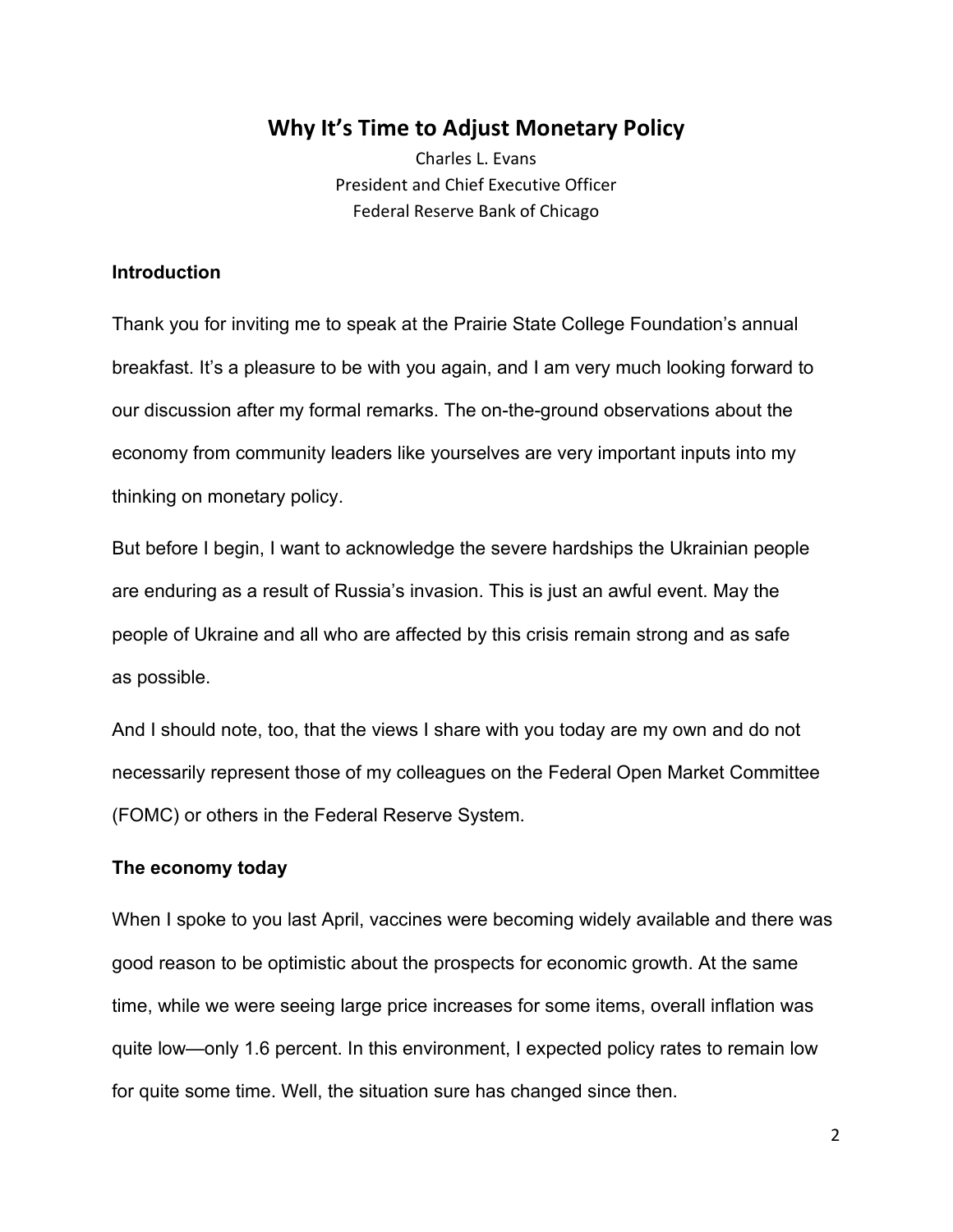Although the Covid-19 virus continued to take a horrible toll on the health and livelihoods of so many people, my optimism about growth in 2021 was well-founded. Indeed, our progress these past two years was remarkable given how dire an event the pandemic has been. Households and businesses showed amazing ingenuity in finding ways to operate safely. The health care sector was able to develop and deploy vaccines extremely rapidly. And fiscal and monetary policymakers provided crucial support through policy actions.

By the second quarter of last year, real gross domestic product (GDP) in the U.S. had surpassed its pre-pandemic level; and despite new waves of infections during the second half, growth for the year was a quite robust 5.6 percent and the economy appears to have entered 2022 with solid momentum. As for the labor market, after peaking near 15 percent early in the pandemic, the unemployment rate declined quickly and this morning's report for March shows a very healthy 3.6 percent—just slightly above the 3.5 percent low we experienced before the Covid crisis.

Here in the Chicago area the contours are similar. In the midst of the shutdowns, the local unemployment rate soared to almost 17 percent in April 2020—about 2 percentage points higher than the national average. As the economy reopened and growth picked up, the unemployment rate fell quickly and was 5.1 percent in January 2022. Though the rate is still too high—it was at an all-time low of 3.2 percent prior to the pandemic—this improvement is still quite impressive.

If you just look at the national unemployment rate, the labor market appears to have largely recovered from the pandemic. And by a number of other measures, such as unfilled job openings at businesses and the rate at which people quit their jobs for other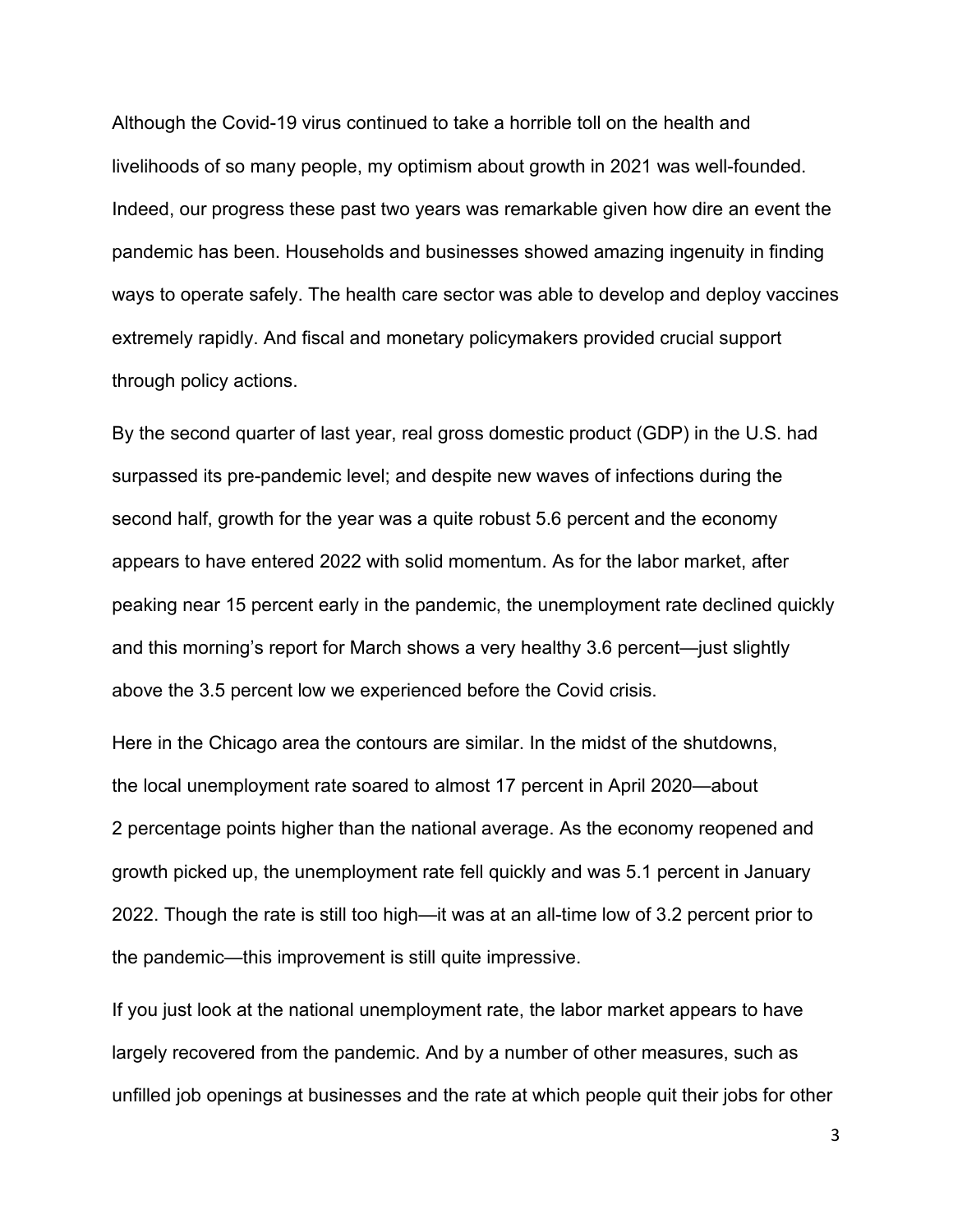opportunities, the labor market is downright tight. Many of my business and community contacts complain of difficulties in hiring and retaining workers. However, the number of people actually employed is still well below pre-pandemic trends, as many workers who left the labor force during the pandemic have not reentered the labor market. This is especially true of older workers who retired in unusually large numbers.

In economic statistics, the labor force counts how many people are either employed or actively looking for work—so it's a measure of the supply of available workers. Today, for a variety of reasons about 175,000 fewer people are in the labor force than before the pandemic. However, given population and labor force participation trends, in the absence of the pandemic we would have expected an increase of about 1.3 million over this time. As the pandemic recedes further, strong labor market conditions will likely draw many of those sitting on the sidelines back into the workforce. This should help alleviate some labor market pressures. But the timing and extent of this return are open questions.

Businesses are adjusting to these labor shortages in a number of ways. One thing making this complicated is that the pandemic may have also permanently altered many work arrangements. A wide array of job features is in play. Take, for example, some conversations I recently had with business leaders located in small and medium-sized cities. On the one hand, a number of those running smaller operations talked about the difficulties they were having in retaining back-office staff because these workers are being actively recruited for remote positions with larger employers. On the other hand, an executive at a large manufacturer reported their company had recently hired back a number of high-skilled back-office and digital staff who had left them to take remote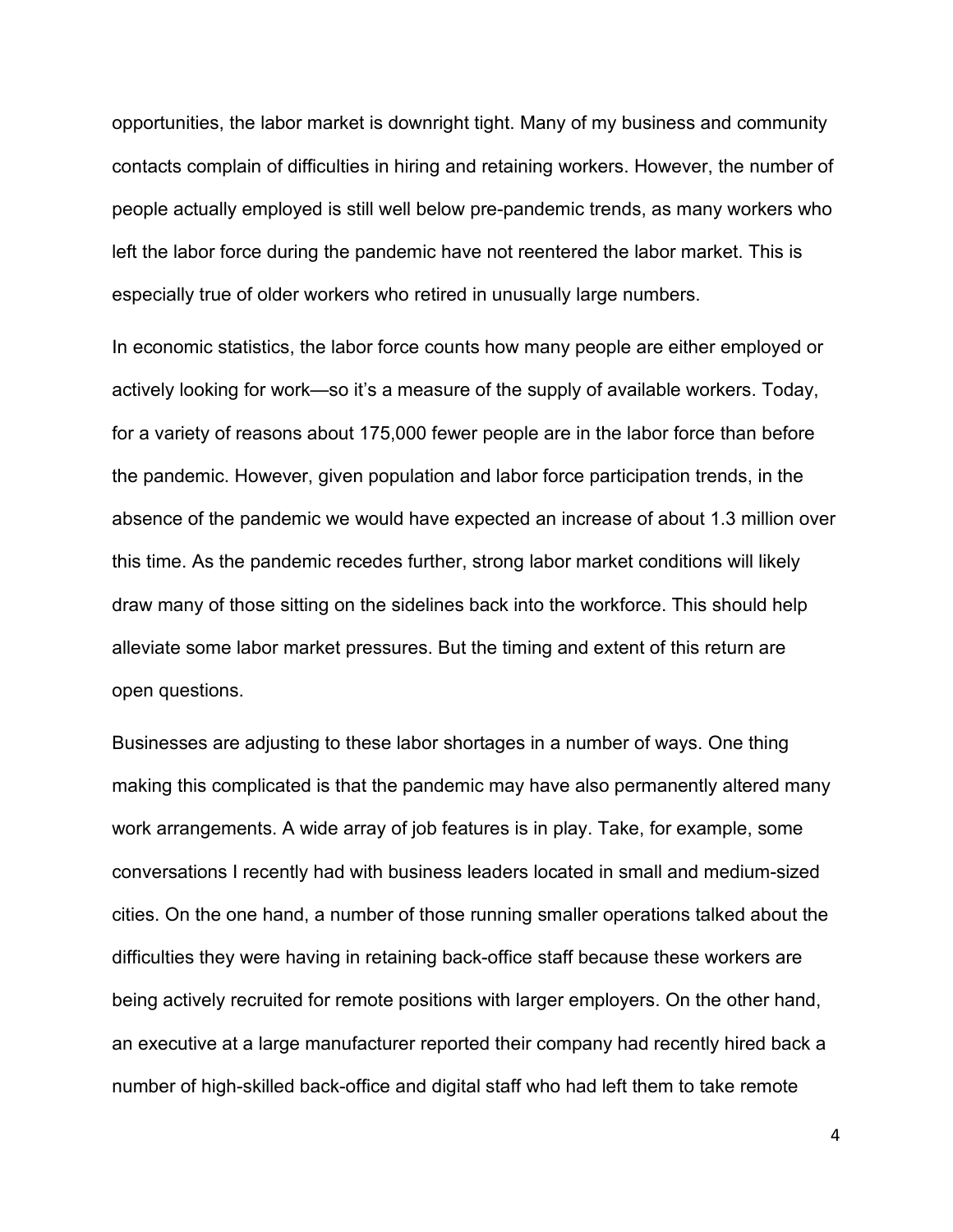positions at West Coast firms, but had not relocated. The executive noted that employees' desire for a more fulfilling in-person culture and the firm's decision to increase salaries were important factors in this reversal.

I find these anecdotes fascinating, as they highlight the many different ways we could see the labor market structure evolve over time. As of today, it is highly uncertain how it is all going to play out.

While these pandemic-related adjustments are on the top of people's minds today, we shouldn't lose sight of some important labor market trends that were in place before the pandemic. The long-run sustainable growth rate of the economy is determined by the pool of available labor and the productivity of that labor. And productivity depends on workers' skills and the technology and capital they use in production. This is simple arithmetic.

Although we should get a temporary boost as the pandemic further retreats, that underlying growth trend in the pool of available workers was quite modest prior to the pandemic and is likely to remain so for some time. This is due to a number of demographic factors, such as the retirement of the baby boom cohort and reduced immigration.

Well, if the pool of available workers isn't growing much, it's very important for that pool to be highly productive if we are going to achieve solid growth. Institutions such as Prairie State College can play an important role in this regard. A well-educated labor force with the skills to work with cutting-edge technology is key for boosting productivity and supporting the kind of sustainable economic growth that is so crucial for achieving broad-based prosperity over time.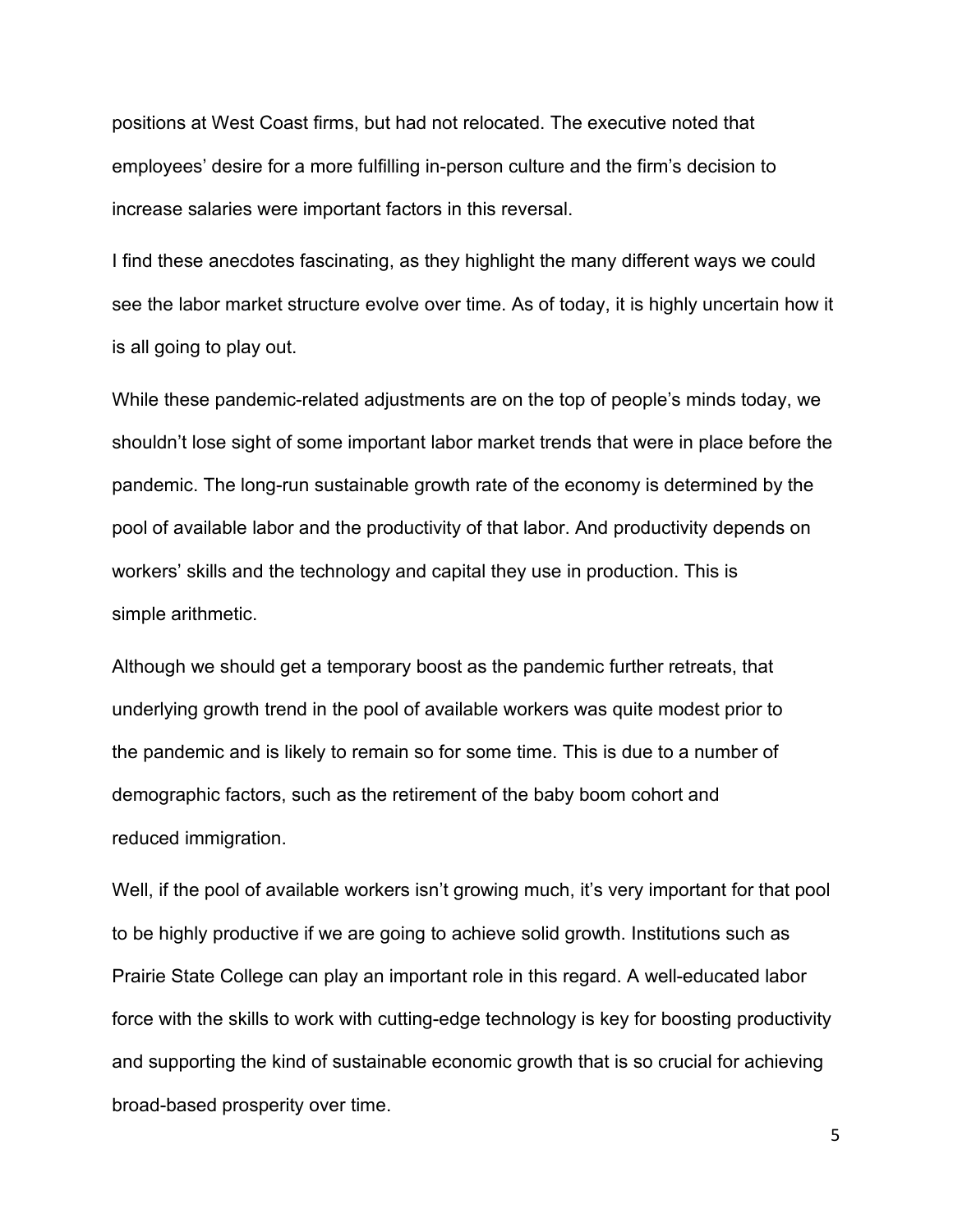In addition to upending the labor market, the pandemic set in motion other significant changes in the economy. Let me give you one example that's illustrative of a more general challenge we are facing today. With people forced to spend more time at home, households shifted their spending from services, such as travel or dining out, toward goods, such as appliances for home improvement projects or consumer electronics. And many of these items contain a large number of sophisticated microprocessors. Well, so do cars. And at the same time, expecting a severe and prolonged recession, automakers substantially scaled back their production plans and ordered fewer microprocessors used in motor vehicles.

As it turned out, the demand for vehicles recovered much more robustly than most expected. But firms manufacturing consumer electronics and other such items had absorbed both chip inventories and new production, leaving fewer chips available for vehicles. As a result of this and other shortages, auto and truck production has been severely curtailed. And with supply curtailed but demand still robust, motor vehicle prices have surged more than 23 percent over the past year.

This is just one story, but in many areas we are seeing producers struggling with such supply bottlenecks. In some cases, lean, just-in-time production processes have come under pressure from multiple directions simultaneously as the flood of demand has put logistics systems under immense strain. The result has been a surge in costs that have been passed through to higher prices for many items.

### **Market forces should help temper the recent inflation surge**

This brings me to inflation. Early last year, as activity began to normalize, prices for goods and services that were especially sensitive to the pandemic, such as hotel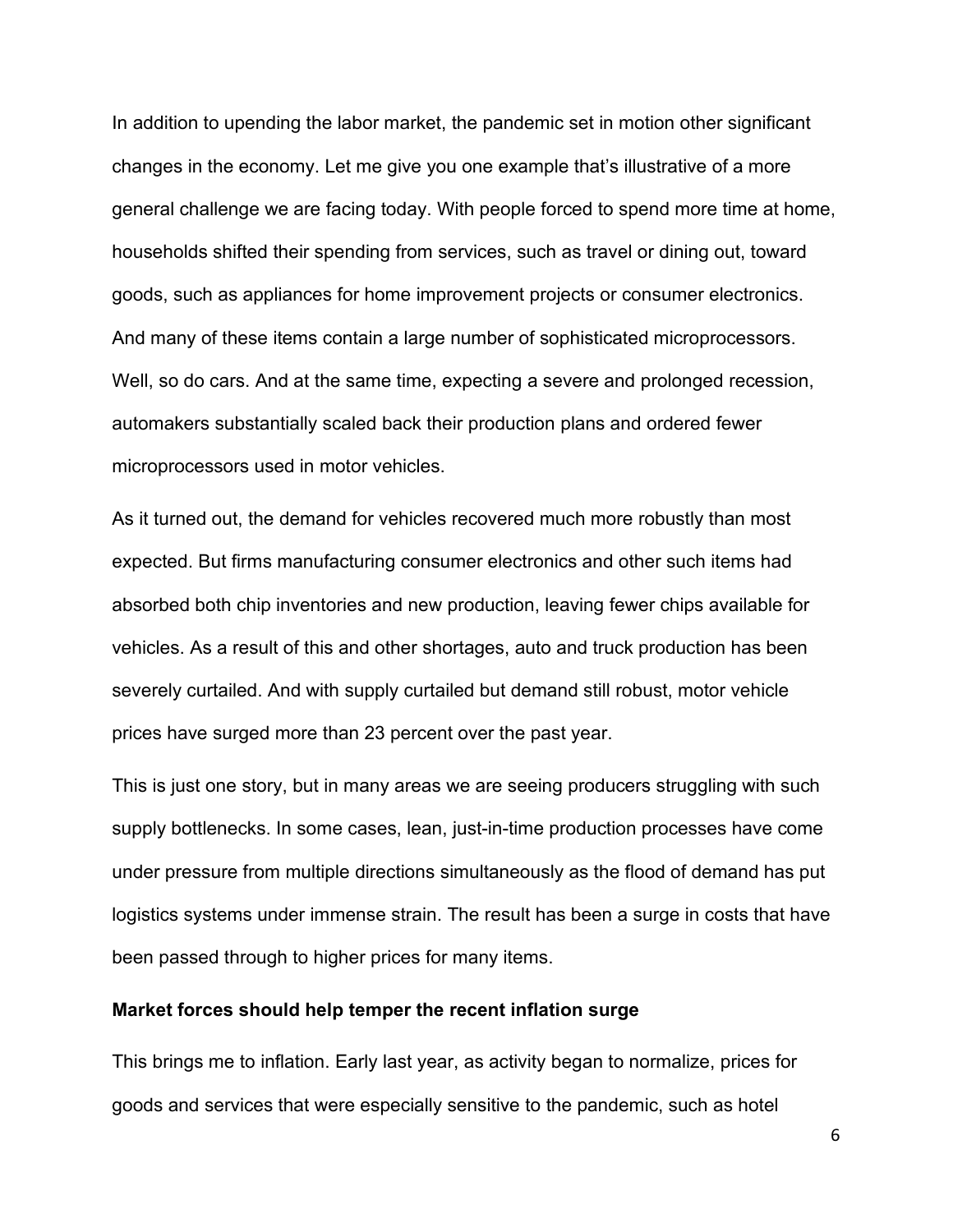accommodations and air travel, adjusted higher. However, as the year progressed, strong demand and continuing supply challenges, including shortages of workers in many sectors, resulted in prices rising across a broader range of goods and services. Inflation for the year was an uncomfortably high 5.8 percent and rose further to 6.4 percent in February.[1](#page-6-0) For people whose incomes have not kept pace, higher inflation is a real hardship.

It is important to step back and think about the economic factors behind the massive jump in inflation over the past year. After all, in February 2021, inflation was only 1.6 percent—below the FOMC's objective of inflation averaging 2 percent over time. We often hear commentary that today's inflation is the highest we've seen since the early 1980s. But our experience today is much different. Back then, overly accommodative monetary policy during the 1960s and '70s helped fuel a slow but persistent buildup in long-run inflation expectations—that's economist jargon for the underlying views of wage and price growth that get built into the psychology of households and businesses. Of course, this was the inflation that former Fed Chair Paul Volcker eventually had to address with draconian measures.<sup>[2](#page-6-1)</sup> In contrast, the pickup in inflation over the past year occurred rapidly—and did so after more than a decade of sub-2 percent actual inflation and with longer-run inflation remaining quite low.

As I alluded to earlier, today's surge largely reflects real supply shocks and weakened supply chains and logistics in the face of strong, outsized demand for goods and

<span id="page-6-0"></span> $1$  Our preferred measure of inflation is the Price Index for Personal Consumption Expenditures (PCE) from the U.S. Bureau of Economic Analysis.

<span id="page-6-1"></span> $2$  Paul Volcker was the Chair of the Federal Reserve from August 6, 1979, until August 11, 1987. More on Volcker and his tenure as Fed Chair are available online, https://www.federalreservehistory.org/people/paul-a-volcker.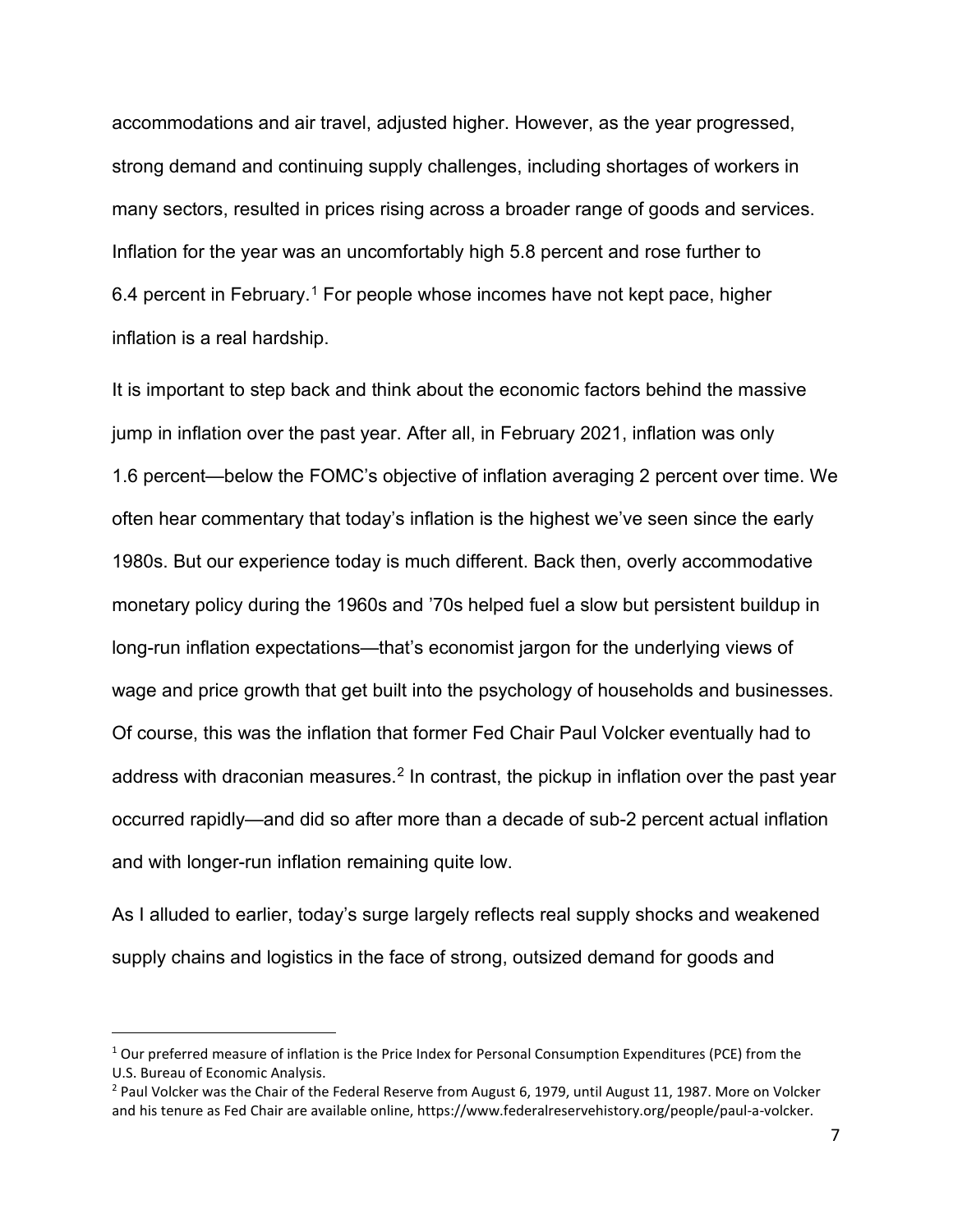diminished labor force participation. These have been the strongest forces underlying the past year's rapid increase. As we learned in our introductory economics courses, a shift up in demand and a shift down in supply in a market will cause the price for that good or service to rise. And that increase in price will dampen demand, bring forth more supply, and eventually eliminate shortages.

A broad take-away I get from the data and discussions with business and community leaders is that this market mechanism is working to allocate scarce resources to their most critical uses. We're not there yet, but a reallocation of demand back toward services, an increase in supply in response to higher relative prices and wages, and adjustments in business models to adapt to the evolving environment will eventually alleviate many of the supply-side pressures we face today. In many cases, though, this is going to be a complicated process.

#### **Adjusting monetary policy**

That said, as I noted before, since last summer inflation has broadened out to a wide range of goods and services. This is a signal of more general pressure from aggregate demand on today's impinged supply. If monetary policy did not respond to these broader inflation pressures, we would see the expectation of continued high inflation become embedded in economic decisions, and we would have even harder work to do to rein it in. So monetary policy must shift to removing accommodation in a timely fashion, which is what you've seen in the latest actions by and communications from the FOMC.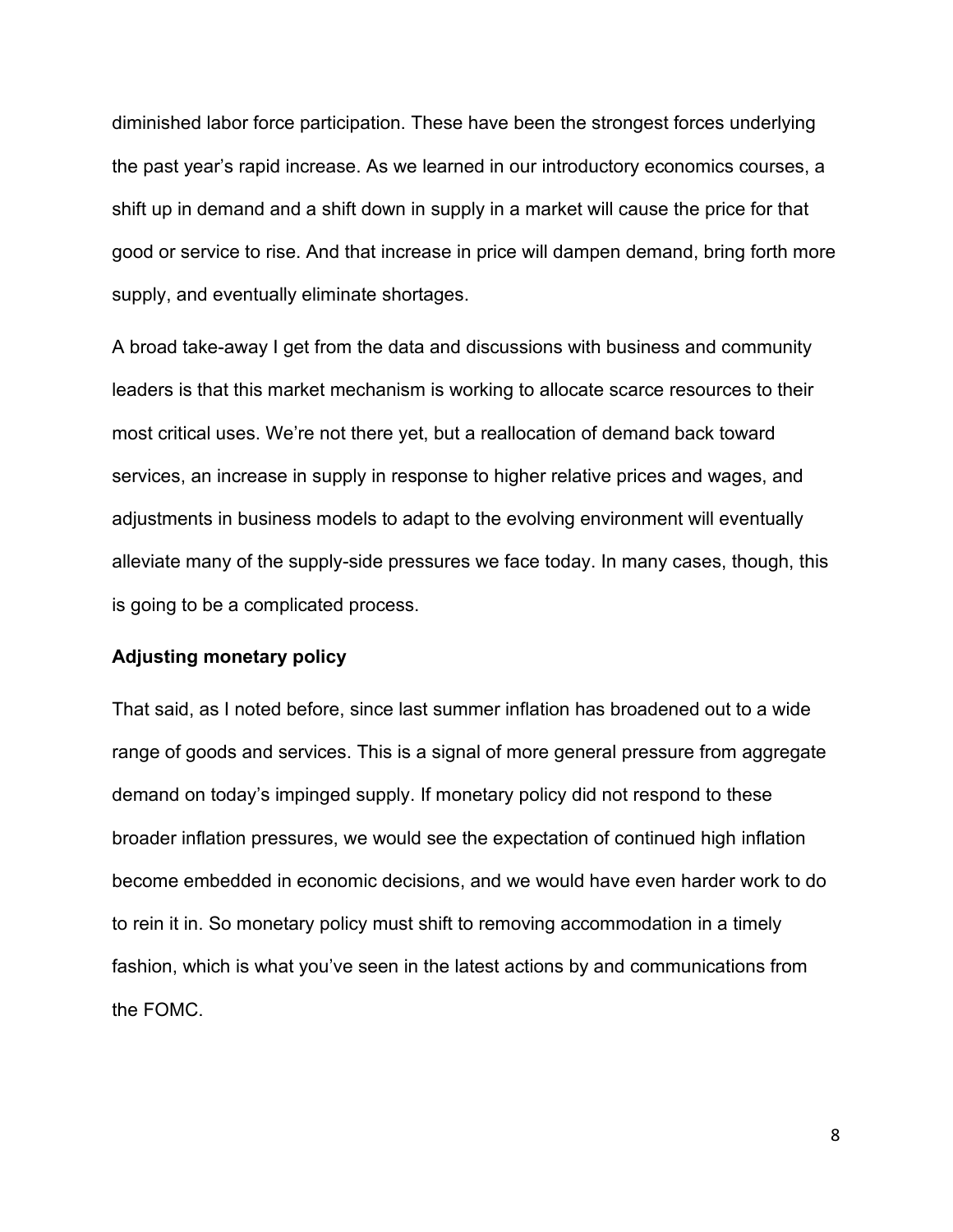A few weeks ago, the FOMC announced its decision to raise the federal funds rate target by 25 basis points to a range of  $1/4$  to  $1/2$  percent.<sup>[3](#page-8-0)</sup> Furthermore, we indicated we will begin reducing the size of our balance sheet at a coming meeting.

The Committee also released its quarterly Summary of Economic Projections (SEP), which presents FOMC participants' forecasts of key economic variables over the next three years and for the longer run.<sup>[4](#page-8-1)</sup> The projections show that including the initial move in March, the median FOMC participant expected the equivalent of seven 25 basis point increases in the federal funds rate by the end of this year and three more 25 basis point increases in 2023. All told, those increases would put the federal funds rate by the end of 2023 and 2024 at 2-3/4 to 3 percent. This is a bit above the median longer-run estimate of 2.4 percent, and so, it represents a slightly restrictive policy stance.

Again, this is the median projection, and my colleagues hold some range of views as to what exactly constitutes appropriate policy in the current environment. My own baseline assessment is in line with the median projection, though given the great deal of uncertainty we face today, I am well aware that developments may transpire in a way that would cause me to alter my assessment.

For GDP growth, the median projection for this year is 2.8 percent, with growth moderating to near 2 percent in 2023 and 2024. With the longer-term growth trend for the economy seen at about 1-3/4 percent, these GDP numbers are solid ones. The labor market is expected to remain quite strong as well, with the unemployment rate near 3-1/2 percent from the end of this year through 2024.

<span id="page-8-0"></span><sup>3</sup> Federal Open Market Committee (2022b).

<span id="page-8-1"></span><sup>4</sup> Federal Open Market Committee (2022a).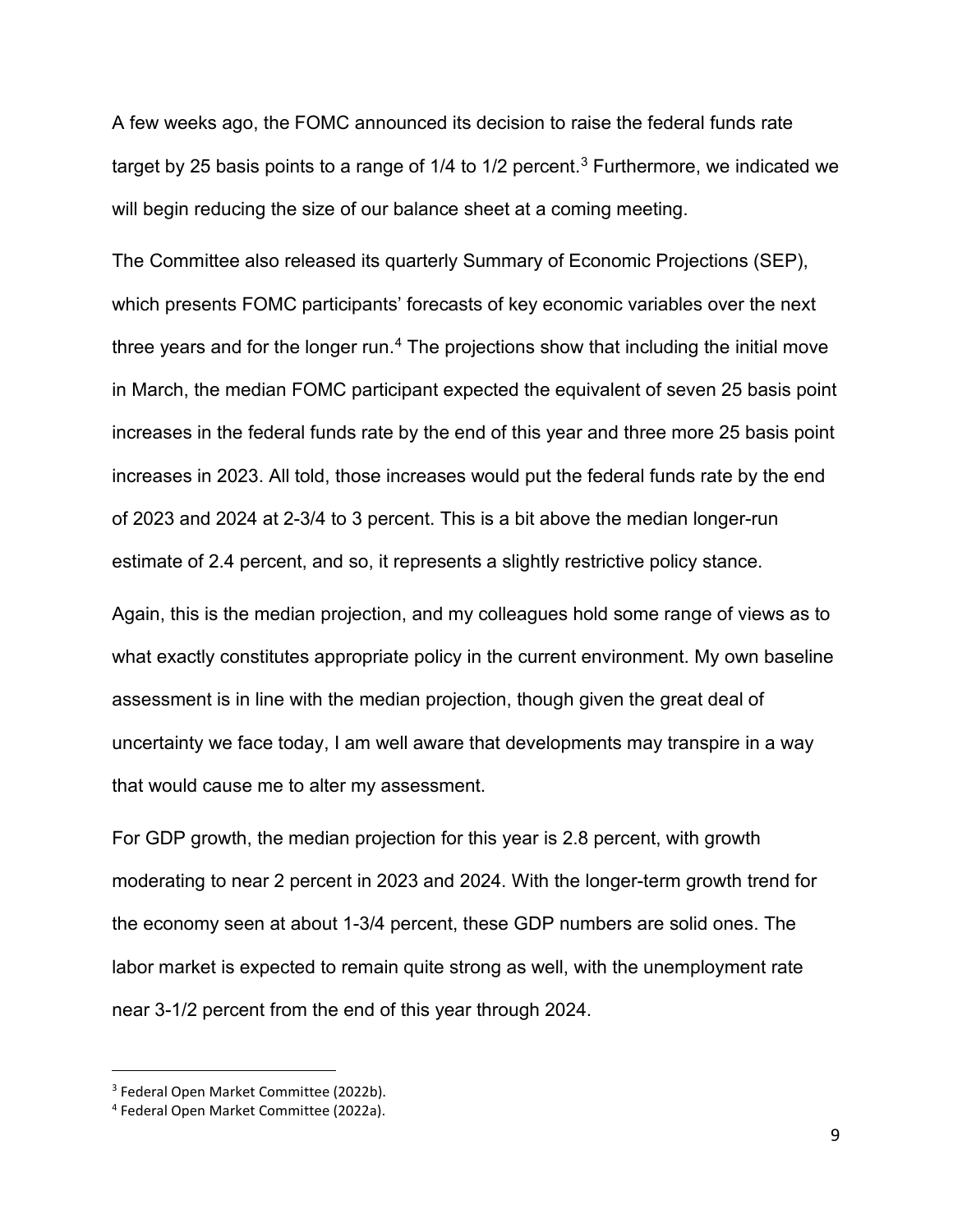This brings me to the big question for today: What about inflation? As we continue to adapt to and better control the virus, as market forces work to reallocate productive resources, and as monetary policy tightens, we should see a reduction in inflationary pressure. At about 4-1/4 percent, the median forecast for inflation this year is still high, but inflation is expected to moderate as we move through the projection period, eventually coming down to 2.3 percent by the end of 2024. I would note that the general contours of these Federal Reserve projections are shared by most private-sector forecasters.

Needless to say, in the current environment all forecasts are subject to a great deal of uncertainty and risks. Of course, two major sources of uncertainty today are the crisis in Ukraine and waves of the virus that are currently hitting abroad. Both of these present upside risks to inflation and downside risks to growth, and we will be monitoring their impact on the economy very closely. As we move through the year, we will certainly learn more and will be prepared to adjust policy as needed.

#### **Conclusion**

To sum up, economic activity and employment continue to strengthen while inflation remains well above our objective. To steer the economy to our dual mandate goals of full employment and 2 percent average inflation, the Fed has begun to reduce the degree of monetary accommodation. Our recent 25 basis point rate hike was the first of what appears to be many this year.

Given all the uncertainty we face today, policymakers need to be cautious, humble, and nimble as we navigate the course ahead. Monetary policy is not on a preset course: Each FOMC meeting's decision will be based on an assessment of economic and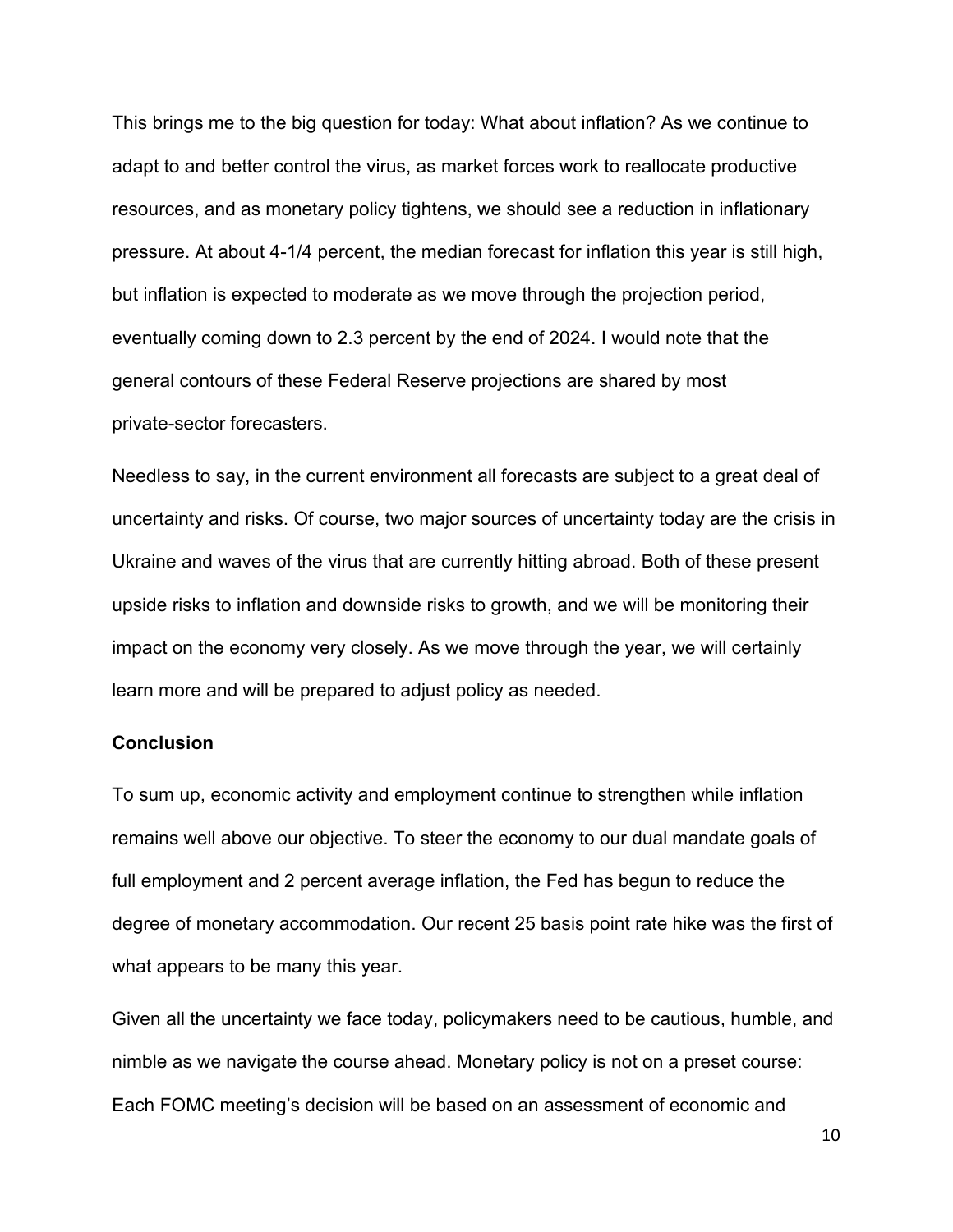financial conditions at the time, as well as the risks to the outlook. But all of our decision-making will be squarely focused on achieving the Federal Reserve's mandated policy goals of maximum inclusive employment and inflation that averages 2 percent over time.

Thank you.